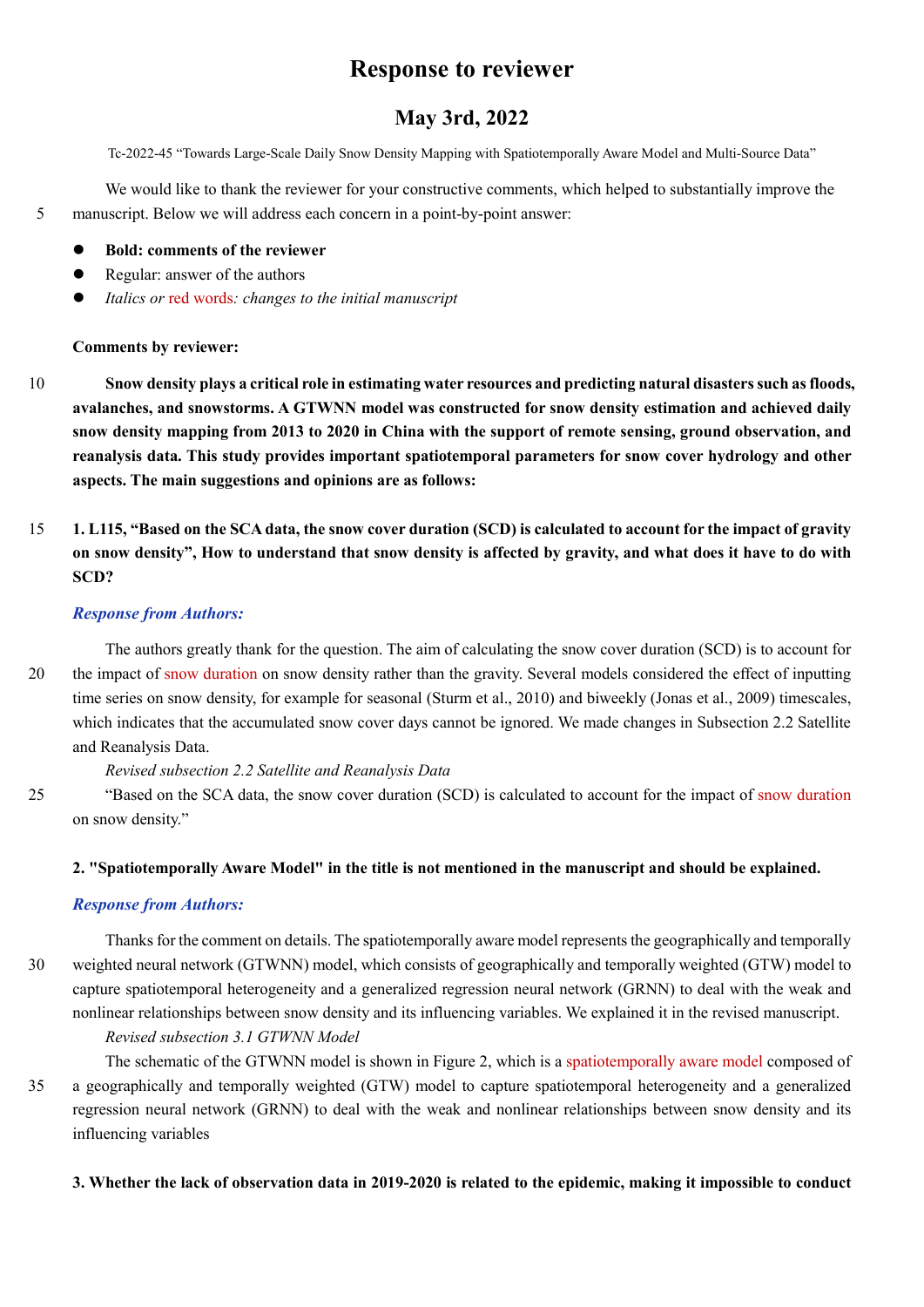#### **a large number of observations.**

### 40 *Response from Authors:*

Thank you very much for this comment. The smaller numbers of observation data in 2019–2020 is because of the lack of snow pressure data recorded by the meteorological stations. According to the regulations, a lot of stations only observed snow depth and did not observe snow pressure, which makes it impossible to calculate snow density and the number of observations is significantly reduced in 2019–2020.

# 45 **4. The verification result in Fig.4 is that all the data as a whole is added to the training model, or is the training divided by region and month? Is it the 10-fold validation result of the trained model? Please explain further**

#### *Response from Authors:*

Thank you very much for the question. All data are divided into 8 parts by year from 2013 to 2020, and each part is used for training by the 10-fold validation, which means all the samples (each year) are divided into 10 equal folds 50 randomly, nine folds are exploited for the model fitting, and the one remaining fold is used for the validation, the above step is repeated 10 times. Finally, we built the models of each year and obtain the estimated snow density of all data, which are compared with the observed snow density to verity the model accuracy. We added the explanation in the revised manuscript.

The reason for training by year is on the consideration of the spatiotemporal heterogeneity of snow density and the 55 different importance of influencing variables in different years. Accordingly, the stepwise regression analysis method is used to select significant variables for the GTWNN model in each year. Motivated by the raised question, we also tried to train the GTWNN models by region and by month with the 10-fold validation, as shown in Table S1. Comparing the models trained by month, region, and year, the former two models achieve relatively higher  $R<sup>2</sup>$  than the model by year, but the RMSE and MAE remain unchanged. Hope our efforts have addressed the major concerns.

| 60 | Table S1. Accuracies of various methods for estimating daily snow density. |              |                |             |            |  |
|----|----------------------------------------------------------------------------|--------------|----------------|-------------|------------|--|
|    | Method                                                                     | <b>Slope</b> | $\mathbf{R}^2$ | <b>RMSE</b> | <b>MAE</b> |  |

| Method | <b>Slope</b> | R4    | <b>RMSE</b> | MAE   |  |
|--------|--------------|-------|-------------|-------|--|
| Month  | 0.988        | 0.521 | 0.043       | 0.028 |  |
| Region | 0.983        | 0.518 | 0.043       | 0.028 |  |
| Year   | 0.986        | 0.515 | 0.043       | 0.028 |  |

*Revised subsection 3.2 Model Evaluation* 

The GTWNN model is constructed separately for each year with the consideration of the snow variety in different years. The stepwise regression analysis method is used to filter the influencing variables by performing the F test ( $\alpha$  < 0.05) and T test  $(\alpha < 0.1)$  to select significant variables for the GTWNN model in each year. There are three essential parameters in each 65 GTWNN model, including the spatiotemporal bandwidth  $h_{ST}$  and the scale factor  $\varphi$  of the GTW model and the *spread* of GRNN model. The 10-fold cross-validation technique is adopted for determining the optimal parameters (Fotheringham et al., 2003; Rodriguez et al., 2010); that is, all the collected samples are randomly divided into 10 folds, nine folds are exploited for the model fitting, and one fold is used for the validation. Finally, a scale factor  $\varphi$  of 0.01, spread of 0.5, and an adaptive bandwidth regime  $h_{ST}$  of 8 with the same best model performance are obtained in different year.

# 70 **5. L200, Does the reason for the lower accuracies in Northeast China-Inner Mongolia consider the effect of different underlying surfaces on snow density? Forests and farmland in the Northeast, and grasslands in Inner Mongolia may have very different effects on snow density.**

#### *Response from Authors:*

The authors greatly agree with this suggestion that the different underlying surface will affect the estimation of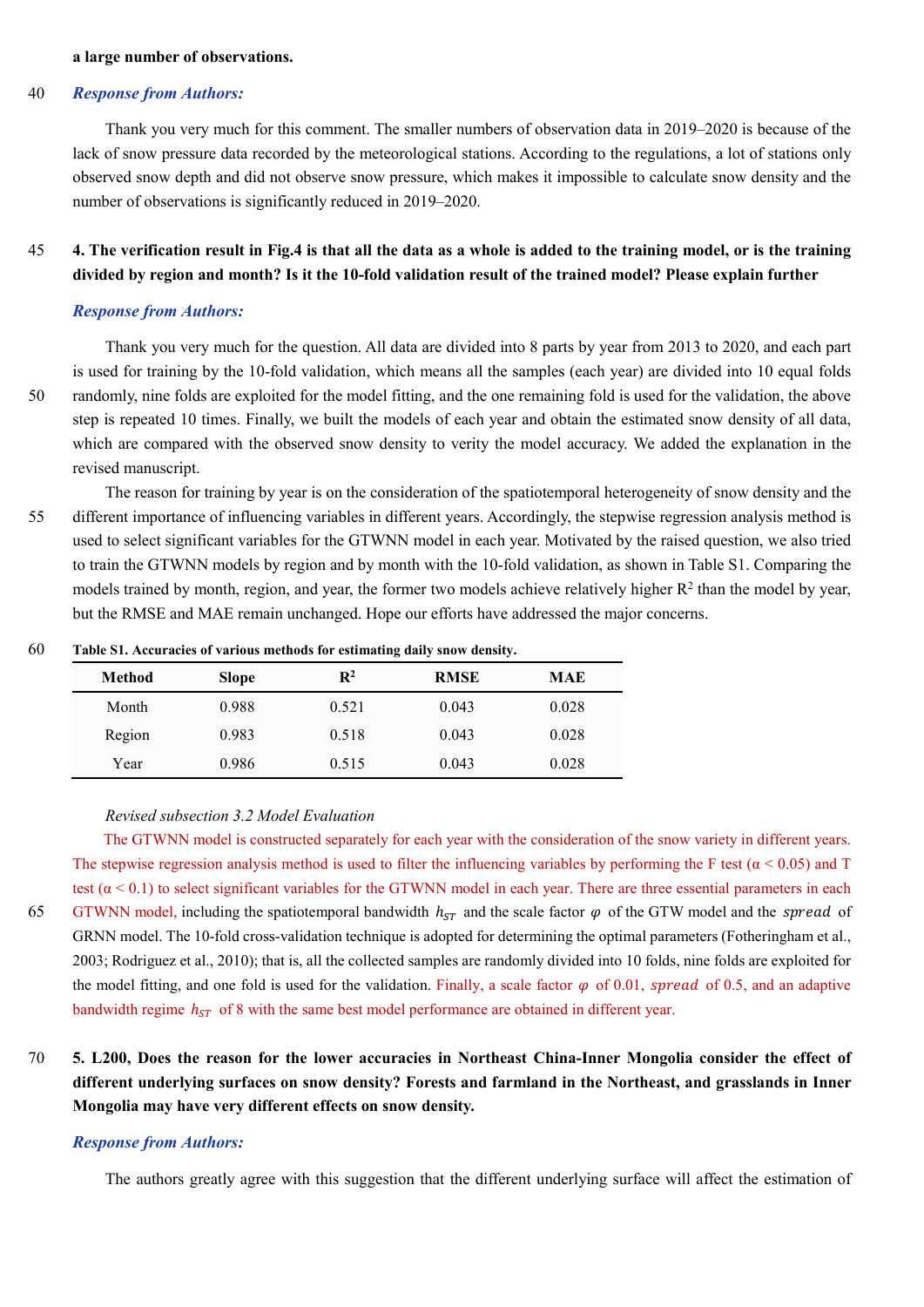75 snow density. Actually, we have considered the influence of underlying surfaces by using the leaf area index of high vegetation (LAI\_HV), which is the one-half of the total green leaf area per unit horizontal ground surface area for high vegetation type. The variable LAI HV has the largest average correlation coefficient among all the variables and is selected for modeling in most of the years, except for 2019, as shown in Figure 6.

Moreover, according to the advice, we downloaded the MODIS land vegetation classification product 80 (MCD12Q1\_V6) with a spatial resolution of 500 m and resample them to 25 km to further explore the influence of different land cover on snow density.

Based on the stepwise regression analysis method, the MCD12Q1 is selected as the significant variables only in 2013 and 2017, and the Pearson correlation coefficients between snow density and MCD12Q1 are 0.0446 and -0.0556, respectively. The correlation relationship is relatively weak compared with other influencing variables, as shown in 85 Figure 6. We calculated the accuracy of GTWNN model after inputting the MCD12Q1 into the models as an influencing variable, which is slightly improved in comparison with the original GTWNN model without inputting MCD12Q1, with  $R^2$  0.521, RMSE 0.043 g/cm<sup>3</sup>, and MAE 0.028 g/cm<sup>3</sup>, as shown in Table S2. In addition, it is noted that the accuracy improvement by inputting MCD12Q1 in Northeast China-Inner Mongolia and Tibetan Plateau is higher than that in Xinjiang.

90 Therefore, both the high correlation value of the LAI HV variable and the improvement by inputting MCD12Q1 demonstrate the importance of underlying surfaces for estimating snow density, especially for the Northeast China-Inner Mongolia. Accordingly, the lower accuracies in Northeast China-Inner Mongolia would mainly be caused by the more forest cover and less stable snow cover in Northeast China-Inner Mongolia than in Xinjiang (See revised subsection 4.2.1 Accuracy of GTWNN Model in Different Regions). Hope our efforts have addressed the major concerns.



**Figure 6. Correlation coefficient between snow density and its influencing variables selected by the stepwise regression method in each year (a), and the average of the absolute value of the correlation coefficient and the number of selections within these years (b).**

95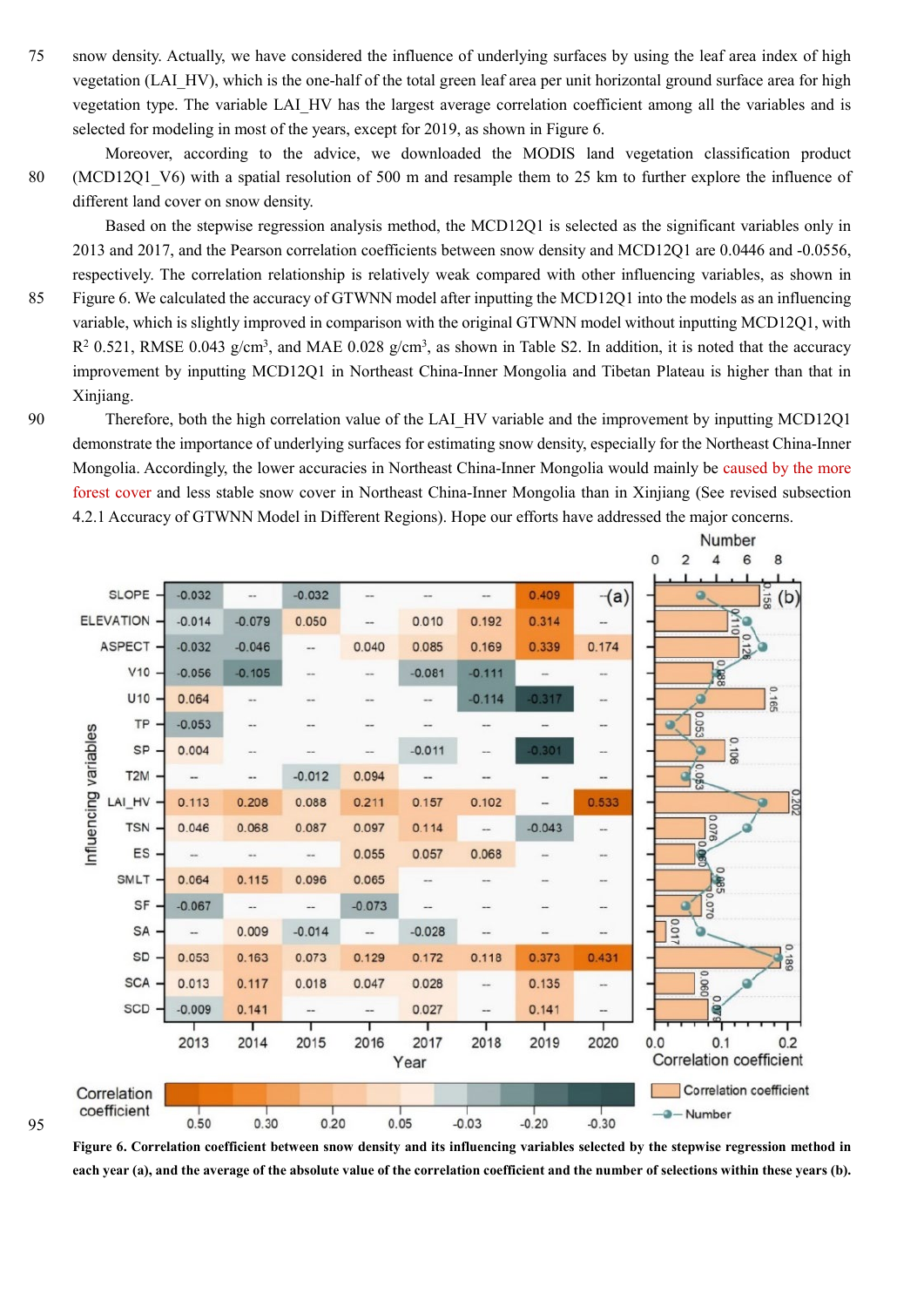**Table S2. Impact of MCD12Q1 on accuracies of estimated snow density.** 

| Model                             | Region                                                                                | <b>Slope</b> | $\mathbf{R}^2$ | <b>RMSE</b> | <b>MAE</b> |
|-----------------------------------|---------------------------------------------------------------------------------------|--------------|----------------|-------------|------------|
|                                   | China                                                                                 | 0.986        | 0.515          | 0.043       | 0.028      |
| Original<br><b>GTWNN</b><br>model | Xinjiang                                                                              | 1.016        | 0.632          | 0.038       | 0.025      |
|                                   | Northeast China-Inner Mongolia                                                        | 1.018        | 0.564          | 0.040       | 0.025      |
|                                   | Tibetan Plateau                                                                       | 0.926        | 0.483          | 0.056       | 0.040      |
|                                   | Other areas                                                                           | 0.793        | 0.182          | 0.054       | 0.038      |
| <b>GTWNN</b>                      | China<br>Xinjiang<br>Northeast China-Inner Mongolia<br>Tibetan Plateau<br>Other areas | 0.968        | 0.521          | 0.043       | 0.028      |
| model with                        |                                                                                       | 1.011        | 0.634          | 0.038       | 0.025      |
| the input of                      |                                                                                       | 0.997        | 0.575          | 0.039       | 0.024      |
| MCD12Q1                           |                                                                                       | 0.934        | 0.497          | 0.055       | 0.040      |
|                                   |                                                                                       | 0.740        | 0.180          | 0.054       | 0.038      |

**6. The reasons for the slightly lower accuracy in the snow melting and accumulation periods are not only the rapid**  100 **changes in the snow density itself, and insufficient sampling in observation time and space, but also because the snow accumulation in the early stage of snow accumulation is less, and the water content when the snow melts Therefore, the observation is more difficult, and the observation error is relatively large.** 

# *Response from Authors:*

Thanks for providing the professional suggestion. These comments consider the snow characteristics during the 105 snow accumulation and melt periods, which lead to increased observation difficulty and measurement error, and thus can more comprehensively explain the reason for the slightly lower accuracy in these periods. We added the reason in our revised manuscript.

*Revised subsection 4.2.2 Accuracy of GTWNN Model in Different Months*

It is noted that the observation error is also cannot be ignored, which may be caused by the less snow in the early 110 stage of snow accumulation period, or the large water content when the snowmelt period, making the observation more difficult.

*Revised subsection 5.1 Essential Issues of Constructing and Applying GTWNN Model* 

In contrast, if the snow changes rapidly, distributes sparsely, or the observation difficulty increases, such as in the early snow accumulation period and the late snowmelt period, the estimated snow density would be less credible and 115 need to be used with caution.

**7. The verification result of the snow density of ERA5 is worse than that of the model in this paper, but many parameters of ERA5 are used in the machine learning model of this paper, so the accuracy of these parameters, if there is also a large error, will not affect the final model accuracy?**

# *Response from Authors:*

- 120 Thanks for this comment. The reason for choosing the ERA-5 data is that the high spatiotemporal resolution and rich variables compared to other reanalysis data, with a spatial resolution of 0.1° and a temporal resolution of one hour. The near-surface meteorological state and flux fields, including the air temperature, wind speed, surface pressure, and total precipitation, are corrected for the altitude differences and have improved quality (Muñoz-Sabater et al., 2021). The reanalysis can provide an estimation of the meteorological gridded dataset by assimilating various observations into the
- 

125 forecast model system (Dee et al., 2014). The ECMWF ERA-5 land hourly dataset, as any other simulation, provides estimates which have some degree of uncertainty. To verify whether the accuracy of the influencing variables affect the final model accuracy, we downloaded the

instantaneous near surface (2 m) air temperature and precipitation from the China meteorological forcing dataset (CMFD), with a spatial resolution of 0.1° for comparison. CMFD is the high spatial-temporal resolution gridded near